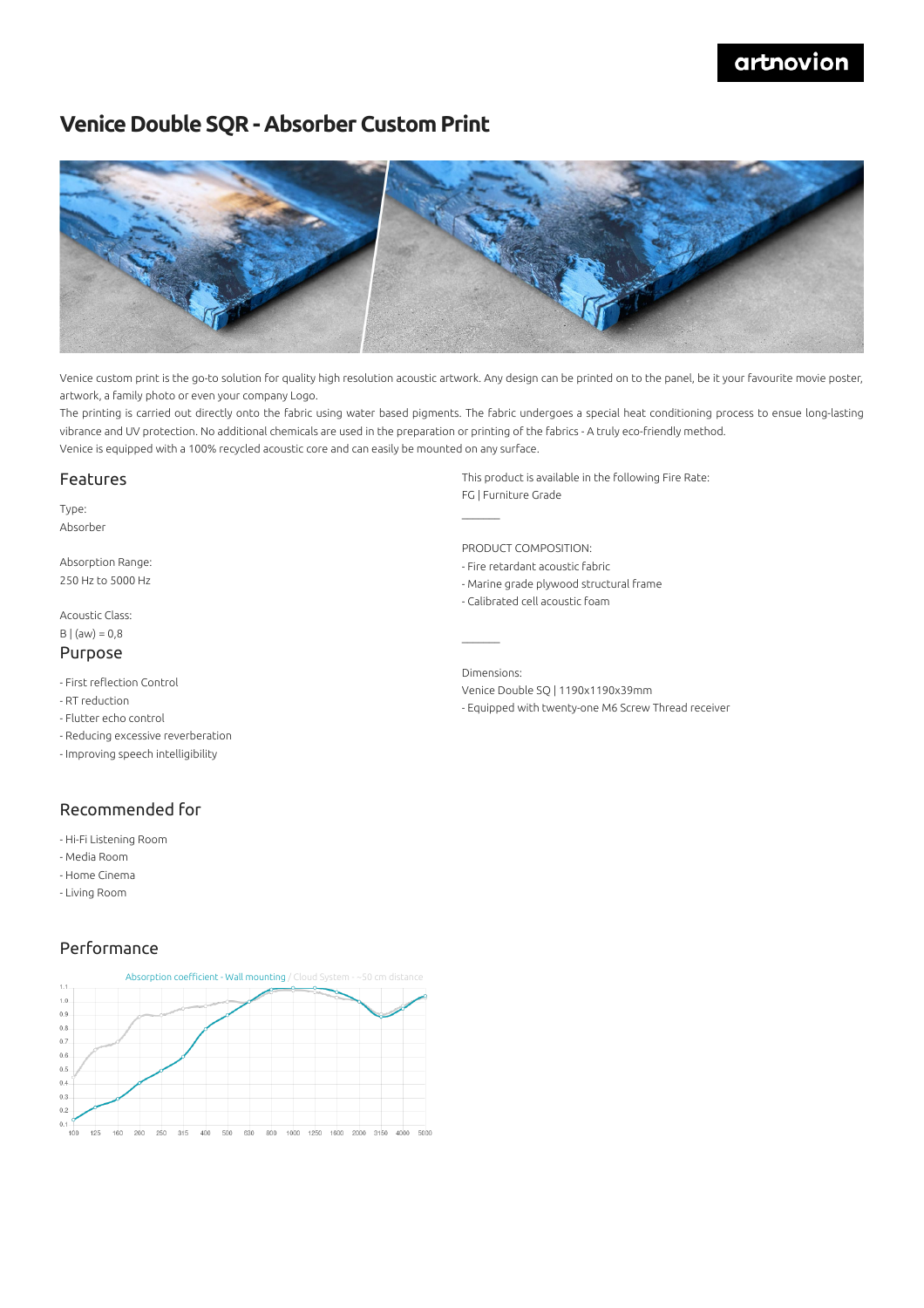

### Add-ons













Disclaimer:

When using FixArt Tube on the ceiling, it is obligatory to use the FixArt Lock security device. This system guarantees a safe and precise installation.

#### **Dimensions Weight**

FG - PF | 1190x1190x39mm 4.85 Kg

#### **Box**

Quantity per box: 3 Dimensions: 1235x1235x180mm Volume: 0.275m3 Weight: 25.0Kg